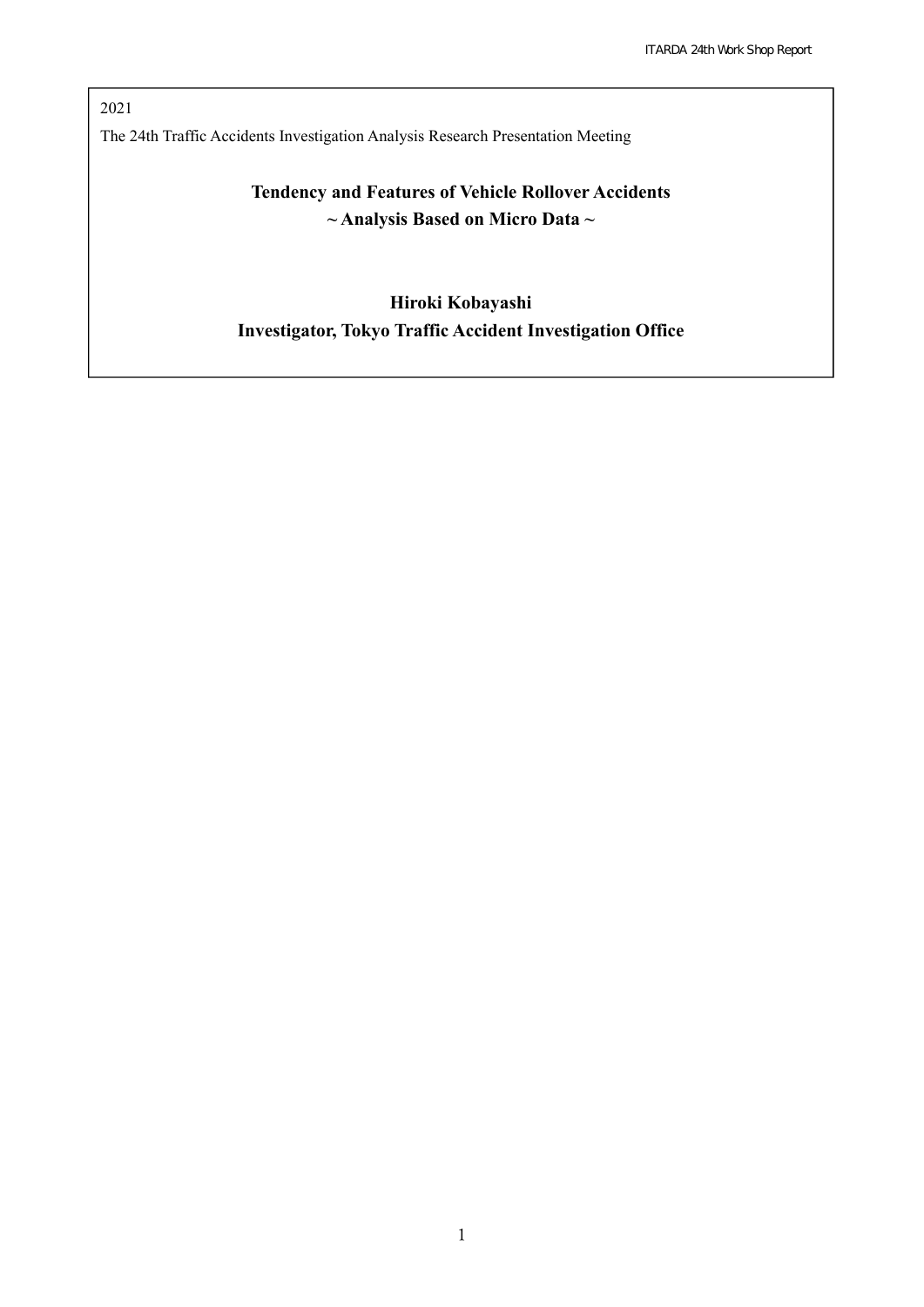#### **1. Introduction**

The research conducted by our center in 2003 shows a tendency that occupant's injuries become more serious in vehicle rollover accidents. (ITARDA, 2006). However, due to the change of vehicle model constitution and environmental changes such as spread of safety equipment and advance of aging population, situations may have been changed from that time. Therefore, we analyzed rollover accidents based on the latest accident data and compared the results with past research and studied changing points and their factors.

#### **2. Analysis method**

# **2.1 Use data**

If the Road Traffic Accident Statistics (macro data) of the National Police Agency is used, it is difficult to perform detailed analysis of rollover accidents due to constraints of tabulation items. Therefore, we performed analysis using "micro data", which are data of accidents investigated and tabulated by our center. The targets in the analysis are single vehicle accidents and vehicle-

|                          | Popular name (example)   | <b>Remarks</b>                       |
|--------------------------|--------------------------|--------------------------------------|
| Truck, etc.              | Land cruiser, CS-X, Juke |                                      |
| <b>SUV</b>               | Alphard, Selena, Freed   |                                      |
| Minivan (mV)             | High ace, Town ace       |                                      |
| Van                      | Camry, PRIUS, Fit        |                                      |
| Ordinary sedan car (Car) | N-BOX, Tanto             |                                      |
| Super tall wagon (SHk)   | N-WGN, Move, Dayz        | Overall height<br>$1,700$ mm or more |
| Tall (light wagon)       | Alto, Mira               | Overall height<br>$1,600$ mm or more |
| Light sedan car (k)      | High Z, Every            |                                      |
| Light van (kV)           | Carry, Acty              |                                      |
| Light truck (kT)         | Land cruiser, CS-X, Juke |                                      |

Fig.1 Classification of vehicle models

vehicle accidents of four-wheeled vehicles that occurred from 1993 to 2003 (old data) and from 2010 to 2020 (new data) with the vehicle models classified into ten kinds, mainly medium sized vehicles and small sized vehicles (Fig.1).

#### **2.2 Comparison between micro data and macro data**

Whereas the macro data recorded all casualty accidents in Japan, micro data mainly collected the data of serious accidents that occurred around Tsukuba City, Ibaraki Prefecture and may not represent accidents that occurred in Japan. Therefore, we made a comparison by focusing on "overturn accidents", which are the only common denominators of micro data and micro data in relation to rollover accidents. Overturn accidents refer to rollover accidents without a collision that becomes a cause of accident. The overturn ratio of both data (Fig.2) show that, although the overturn ratio of micro data is generally high, both data has the same tendency as to comparison between vehicle models (medium sized and small sized) and time series (old and new data). Therefore, we determined that the micro data can be used for relative comparison between vehicle models and new and old data and an analysis of occurrence factors.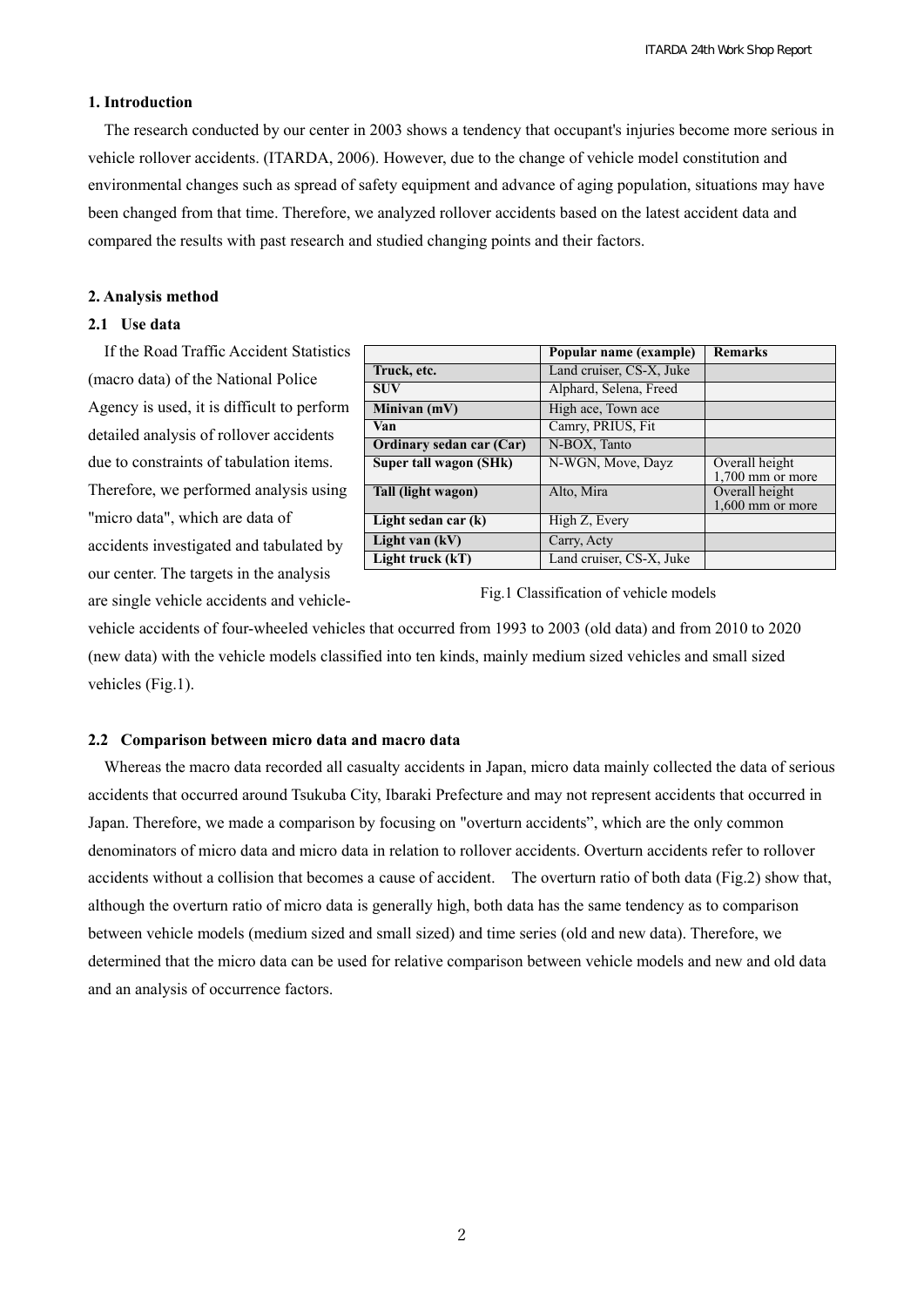

Overturn ratio (number of overturned units / number of units of single vehicle accidents)



#### **3. Present state of rollover accidents**

Fig.3 shows the variation with time of rollover ratios of small sized vehicles, medium sized vehicles, and all vehicle models (small sized and medium sized) obtained from the micro data. The rollover ratio that added up single vehicle accidents and vehicle-vehicle accidents of all vehicle models increases to double. By vehicle model, the rollover ratio of small sized vehicles increases more than that of medium sized vehicles. In the case of small sized vehicles, vehicle-vehicle accidents increased 2.5 times and single vehicle accidents increased 1.2 times from old to new data, which shows that an increase of the rollover ratio of single vehicle accidents is lower than that of vehicle-vehicle accidents.



Fig.3 Variation with time of the rollover ratio by vehicle model

## **4. Study**

We focus on the tendencies found in Chapter 3 - "the tendency that the rollover ratio of all vehicle models increased from old data to new data" and "the tendency that an increase in rollover ratio of single vehicle accidents is lower than that of vehicle-vehicle accidents" and perform an analysis of factors from the perspective of vehicles and persons.

# **4.1 Factors of vehicles (for the tendency that the rollover ratio of all vehicle models increased from old to new data)**

## **4.1.1 Change on the other vehicle side**

At first, we studied a possibility that the rollover ratios increase due to the effects of the other vehicle side in the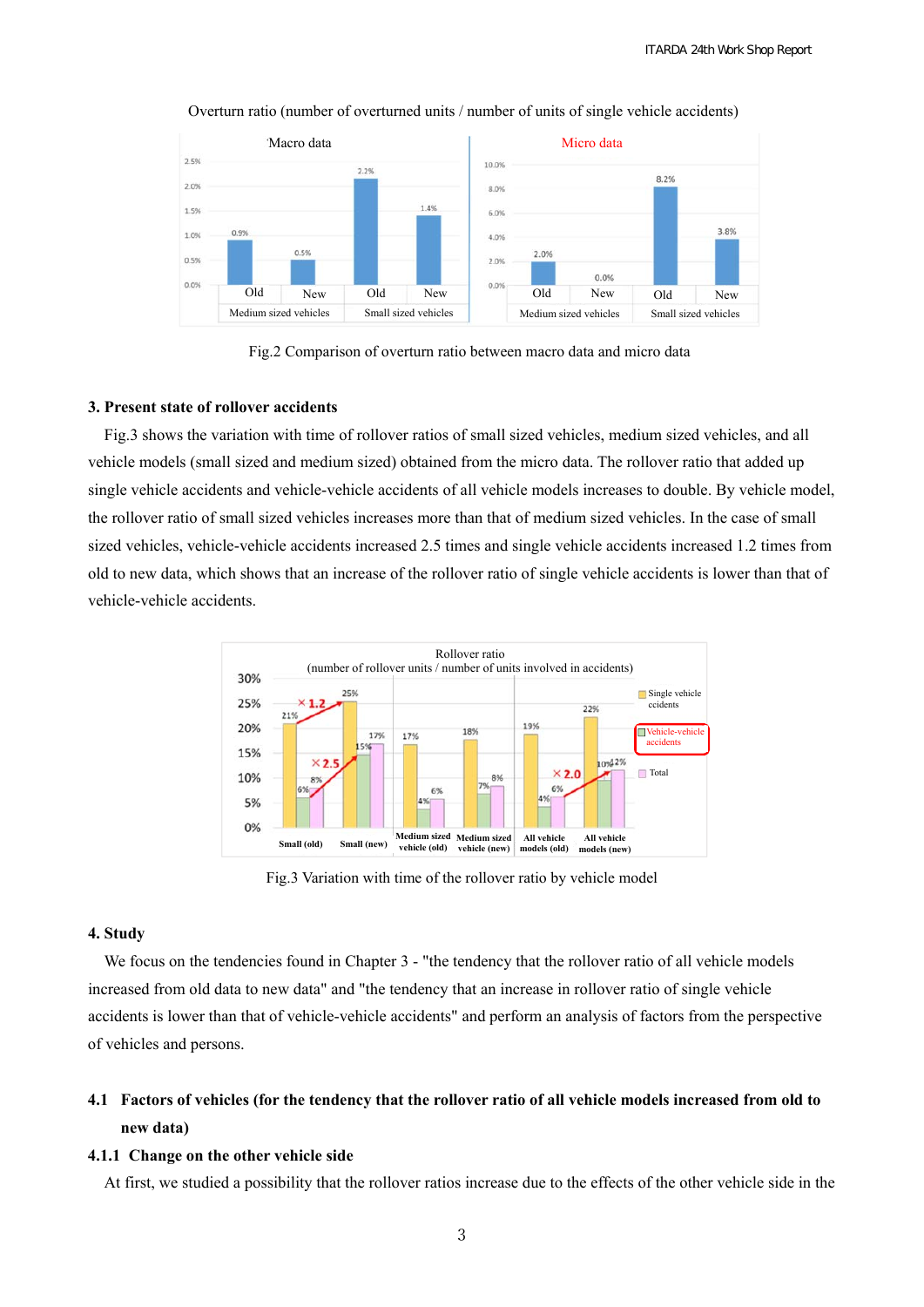case of vehicle-vehicle accidents (increase of new vehicle models such as SUV and minivan). The component rates of vehicles involved in vehicle-vehicle accidents in the case of old data and new data respectively are shown in Figs.4 and 5. The figures show that there is a difference of component rate between all vehicles and rollover vehicles while the component rates between the other vehicles and rollover vehicles has a similar distribution. Therefore, it can be considered that an increase in rollover ratio is not the problem on the other vehicle side but the problem on the rollover vehicle side.



Fig.4 Component rates of vehicles involved in vehicle-vehicle accidents (old data)





#### **4.1.2 Change on the rollover vehicle side**

Next, to examine the features of rollover vehicle side, we focused attention on SSF (Static Stability Factor), which is the rollover evaluation index of U.S. NCAP (Fig.6). SSF is a value which divides  $1/2$  of tread width by vehicle gravity center height. However, since the data of gravity center height is difficult to obtain, we made calculation as simple SSF by approximating gravity center height as vehicle height x 0.38 (Euro NCAP, 2011).

The relation of rollover ratio in the case of all vehicle models which added up old and new data, and simple SSF is shown in Fig.7. The component rate of vehicle models in the case of rollover vehicles is shown in Fig.8. Fig.7 shows that there is a strong correlation  $(R=-0.72)$  between simple SSF and rollover ratio and the lower simple SSF becomes, the higher rollover ratio becomes. Also, Fig.8 shows an increase in the component rate of vehicle models with low SSF.



Fig.6 SSF and simple SSF

Therefore, such change of vehicle model constitution is considered as a cause of increase in the rollover rate.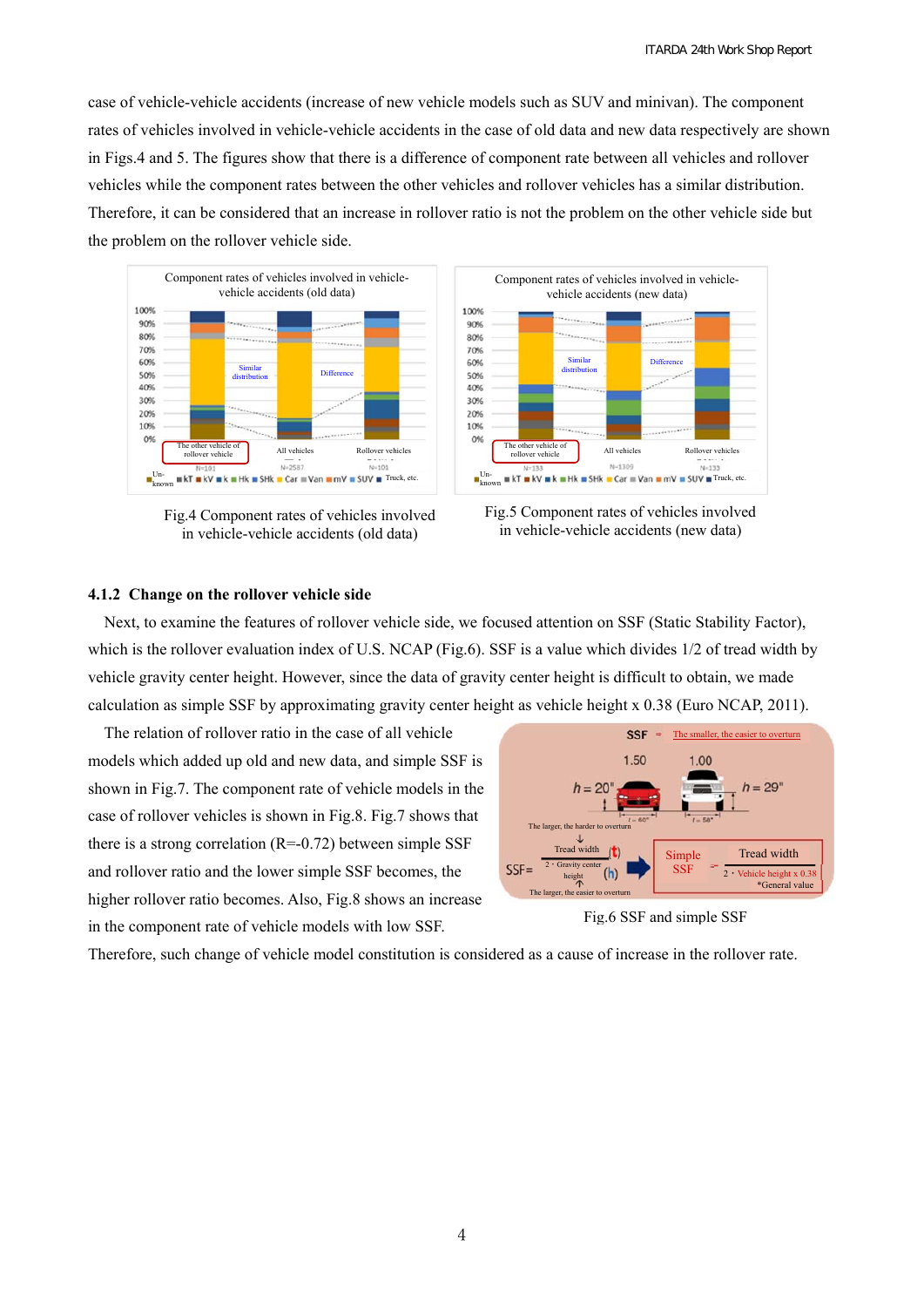

Fig.7 Relations between rollover ratio and simple SSF by vehicle model





# **4.2 Factors of vehicles (for the tendency that an increase in rollover ratio of single vehicle accidents is lower than that of vehicle-vehicle accidents)**

### **4.2.1 Relations between ESC and single vehicle rollover**

As a factor that an increase in the rollover ratio of single vehicle accidents is low, we focused attention on in ESC (Electronic Stability Control). The rollover ratios of vehicle-vehicle accidents and single vehicle accidents classified according to the presence of ESC is shown in Fig.9. Although effects of ESC are not seen in vehicle-

vehicle accidents, the rollover rate decreased in the case of vehicles equipped with ESC, indicating that ESC contributes to suppress an occurrence of rollover.



Fig.9 Presence of ESC and rollover ratio of accidents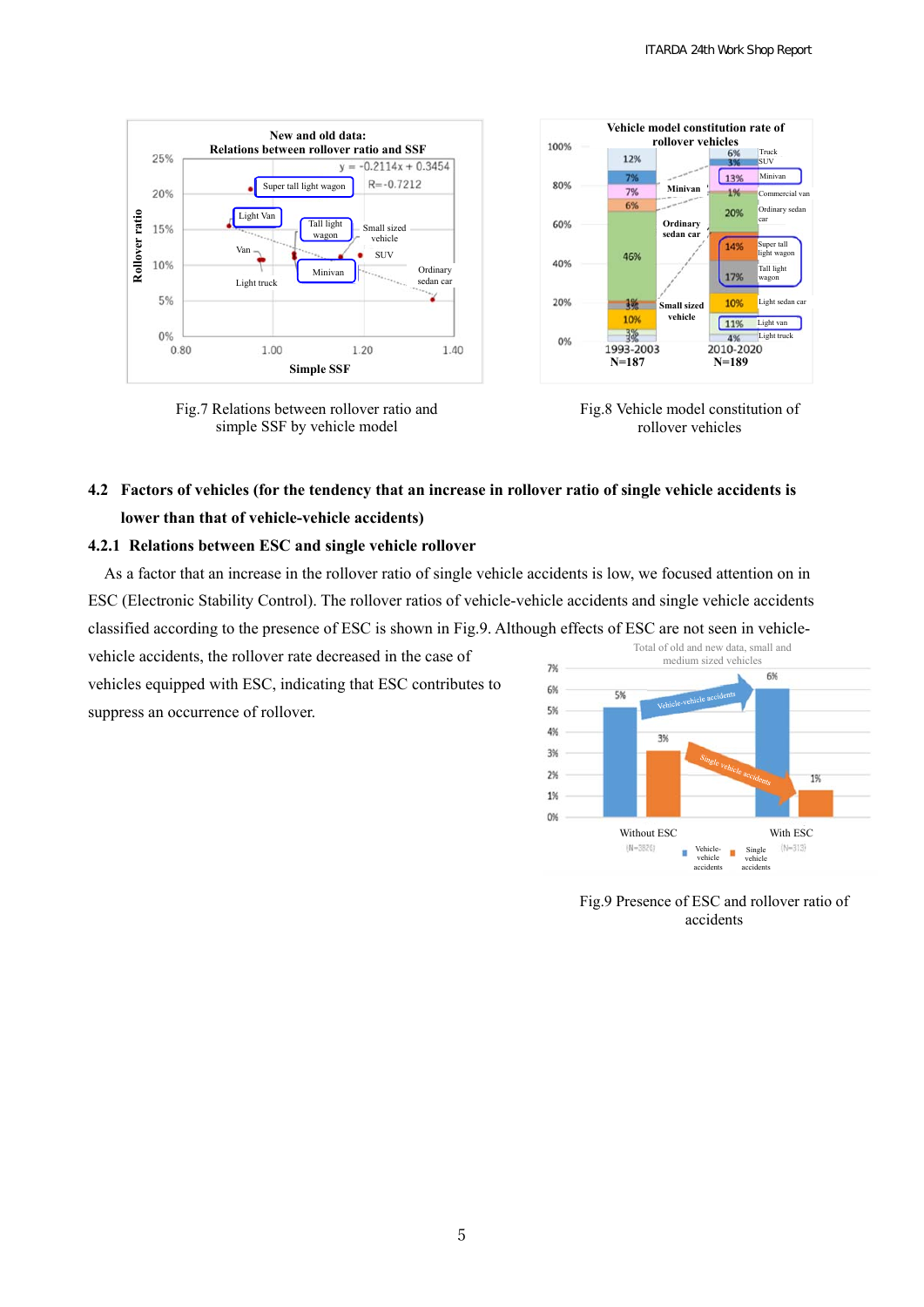## **4.2.2 Change of the number of units equipped with ESC**

Since vehicles made in Japan in 2002 and before were not equipped with ESC, the number of ESC-equipped vehicles was 0 in old data. In new data, the ratio of ESC-equipped vehicles reaches 15% (small sized vehicle) and 38% (medium sized vehicle) of ESC-unequipped vehicles (Fig.6) and it can be considered that ESC affects the rollover ratio of single vehicle accidents. As shown in Fig.3, the tendency to increase the rollover ratio of single vehicle accidents for medium sized vehicles is lower than that of small sized vehicles, which matches the ratio of ESC equipment mentioned above.



Fig.10 Presence of ESC and the number of units of rollover accidents (new data)

# **4.3 Factor of persons (for the tendency that the rollover ratio of all vehicle models increased from old to new data)**

## **4.3.1 Change of age composition of drivers**

To analyze factors of persons, we examined the component rate of drivers by age. (Fig.11). Age groups were classified into young group (24 years old or younger), middle-aged group (25 to 64 years old), and elderly group (65 years old or older). The ratio of elderly drivers in rollover accidents is higher for small sized vehicles compared with medium sized vehicles, and the ratio increased from old data to new data.



(rollover vehicles)

#### **4.3.2 Relations between rollover ratio and elderly drivers**

Next, we examined the relations between elderly drivers and rollover ratio. In Figs.12 and 13, the component rate and rollover ratio of elderly drivers are plotted by vehicle model on the graphs. Although the correlation between elderly drivers and rollover ratio was weak in old data, strong positive correlation (R=0.81) was found in new data. There is a possibility that, with the change of times, behavioral characteristics of elderly people has some kind of effect on rollover of vehicles.